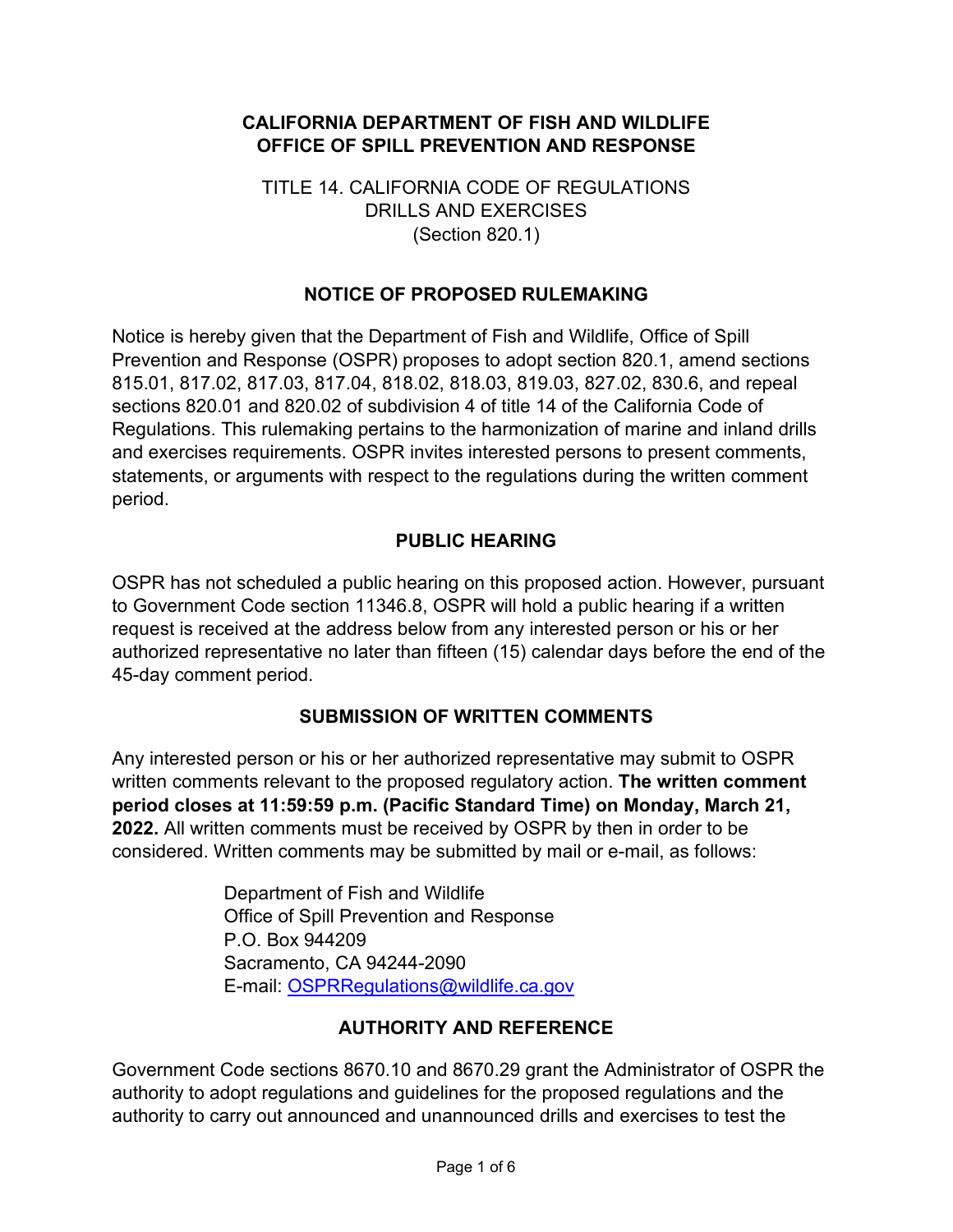elements of an oil spill contingency plan. The proposed regulations implement, interpret and make specific Government Code sections 8670.10, 8670.28, 8670.29, 8670.30, and 8670.31.

## **INFORMATIVE DIGEST / POLICY STATEMENT OVERVIEW**

#### *Existing Law*

The *Lempert-Keene-Seastrand Oil Spill Prevention & Response Act* (Act) requires every owner or operator of a facility or vessel with an oil spill contingency plan to participate in tabletop exercises and equipment deployment drills to test the elements of their oil spill contingency plan. (Government Code section 8670.29(b)(9)) These exercises and drills prepare them for response to oil spill threats they potentially pose to waters of the state. OSPR currently has requirements for tabletop exercises and equipment deployment drills for vessels, marine and inland facilities, and mobile transfer units (Title 14, CCR sections 820.01 and 820.02).

#### *Policy Statement Overview and Anticipated Benefits of the Proposed Action*

These proposed regulations will consolidate two regulations with similar requirements the marine drills and exercise regulations (section 820.01) and the inland drills and exercise regulations (section 820.02). The goal in harmonizing these regulations into one section is to: make it easier for the public to locate and navigate the regulations, streamline and make clearer the requirements, remove subjectivity and vagueness, provide clarity, standardize language and consistency, and integrate lessons learned from drills and exercises OSPR has evaluated over the years. This rulemaking also includes reducing and redesigned the required forms to increase efficiency and clarity.

## *Evaluation of Inconsistency or Incompatibility with Existing Regulations*

OSPR has determined that this proposed regulation is not inconsistent or incompatible with existing state or federal regulations or statutes. After conducting a review for any state or federal regulations or statutes that would relate to drills and exercises requirements, OSPR has concluded that these are the only regulations that concern these regulations in California.

#### *Document(s) Incorporated by Reference*

The following documents are hereby incorporated by reference in the proposed Drills and Exercises regulations, section 820.1, and are available on OSPR's website at <https://wildlife.ca.gov/OSPR/Legal/Rulemakings/Drills-Exercises> and upon request.

- Drills and Exercises Notification form DFW 1954 (Rev. 03/24/21)
- Drills and Exercises Credit Request form DFW 1955 (Rev. 11/08/21)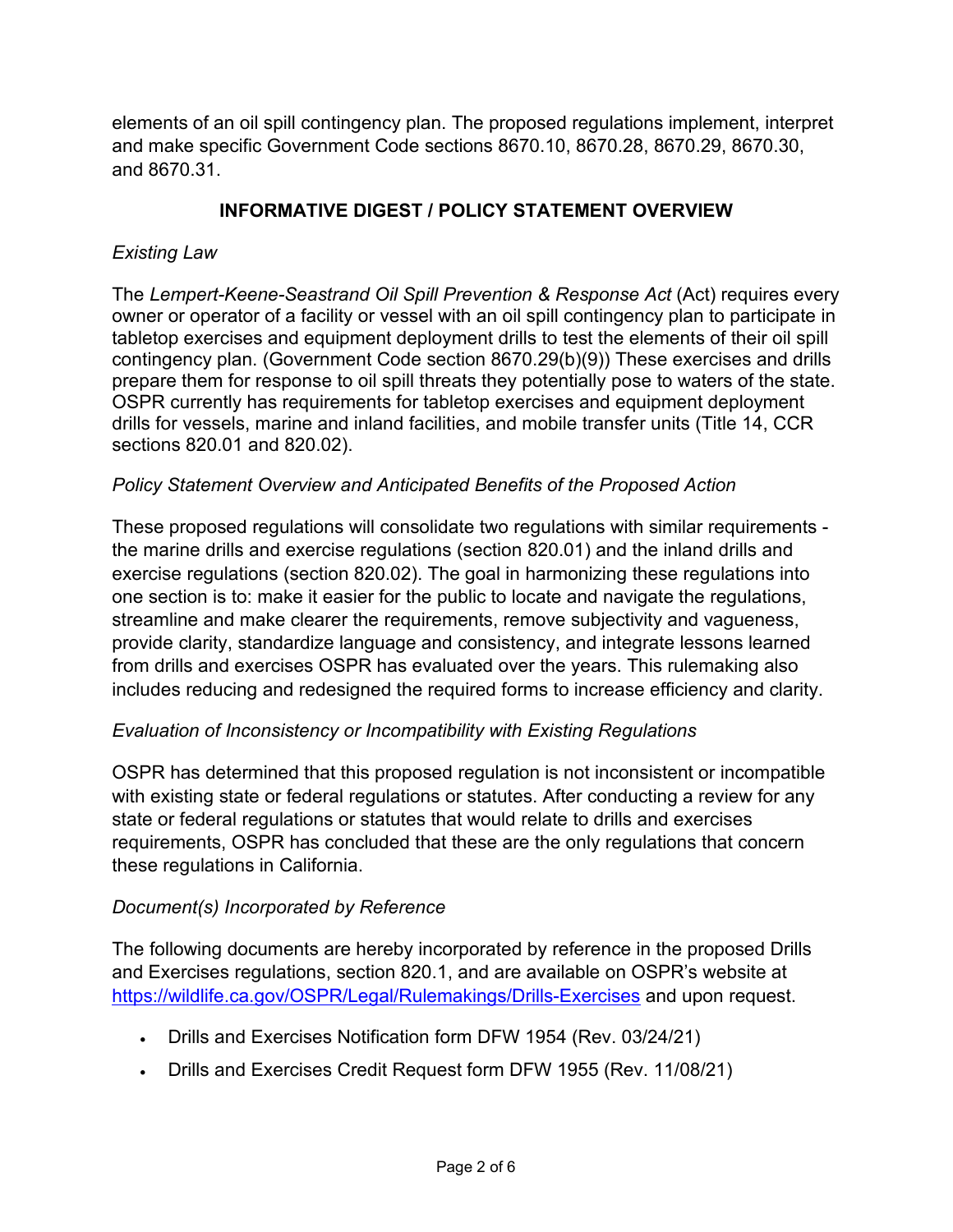ICS Forms Incorporated by Reference (in numerical order):

- Incident Briefing, ICS Form 201 (U.S. Coast Guard, rev. 06/13; and U.S. Environmental Protection Agency, rev. 05/18)
- Incident Objectives, ICS Form 202 (U.S. Coast Guard, rev. 04/04; and U.S. Environmental Protection Agency, rev. 05/18)
- Incident Radio Communications Plan, ICS Form 205 (U.S. Coast Guard, rev. 09/13; and U.S. Environmental Protection Agency, rev. 05/18)
- Incident Communications Plan, ICS Form 205a (U.S. Environmental Protection Agency, rev. 05/18)
- Medical Plan, ICS Form 206 (U.S. Coast Guard, rev. 07/04; and U.S. Environmental Protection Agency, rev. 05/18)
- Incident Organization Chart, ICS Form 207 (U.S. Coast Guard, rev. 01/07)
- Hazardous Materials Site Safety and Control Plan, ICS Form 208 (U.S. Environmental Protection Agency, rev. 05/18)
- Incident Status Summary, ICS Form 209 (U.S. Coast Guard, rev. 06/05)
- Resources Request Message, ICS Form 213RR (U.S. Coast Guard, rev. 02/07; U.S. Environmental Protection Agency, rev. 05/18)
- Operational Planning Worksheet, ICS Form 215 (U.S. Coast Guard, rev. 12/02; U.S. Environmental Protection Agency, rev. 05/18)
- Incident Action Plan Safety Analysis, ICS Form 215a (U.S. Coast Guard, rev. 02/15; and U.S. Environmental Protection Agency, rev. 05/18)
- Daily Meeting Schedule, ICS Form 230 (U.S. Coast Guard, rev. 07/04; and U.S. Environmental Protection Agency, rev. 05/18)
- Resources at Risk Summary, ICS Form 232 (U.S. Coast Guard, rev. 07/04; and U.S. Environmental Protection Agency, rev. 05/18)
- Open Action Tracker, ICS Form 233 (U.S. Coast Guard, rev. 07/12)
- Work Analysis Matrix, ICS Form 234 (U.S. Coast Guard, rev. 11/12; and U.S. Environmental Protection Agency, rev. 05/18)

# **DETERMINATIONS REGARDING THE PROPOSED ACTION**

OSPR has made the following determinations, as required by Government Code section 11346.5(a)(5), (6), (7), (9) and State Administrative Manual section 6601:

- *(a) Mandate upon local agencies and school districts:* None
- *(b) Costs or savings to any state agency:* None
- *(c) Costs or savings to any local agency:* None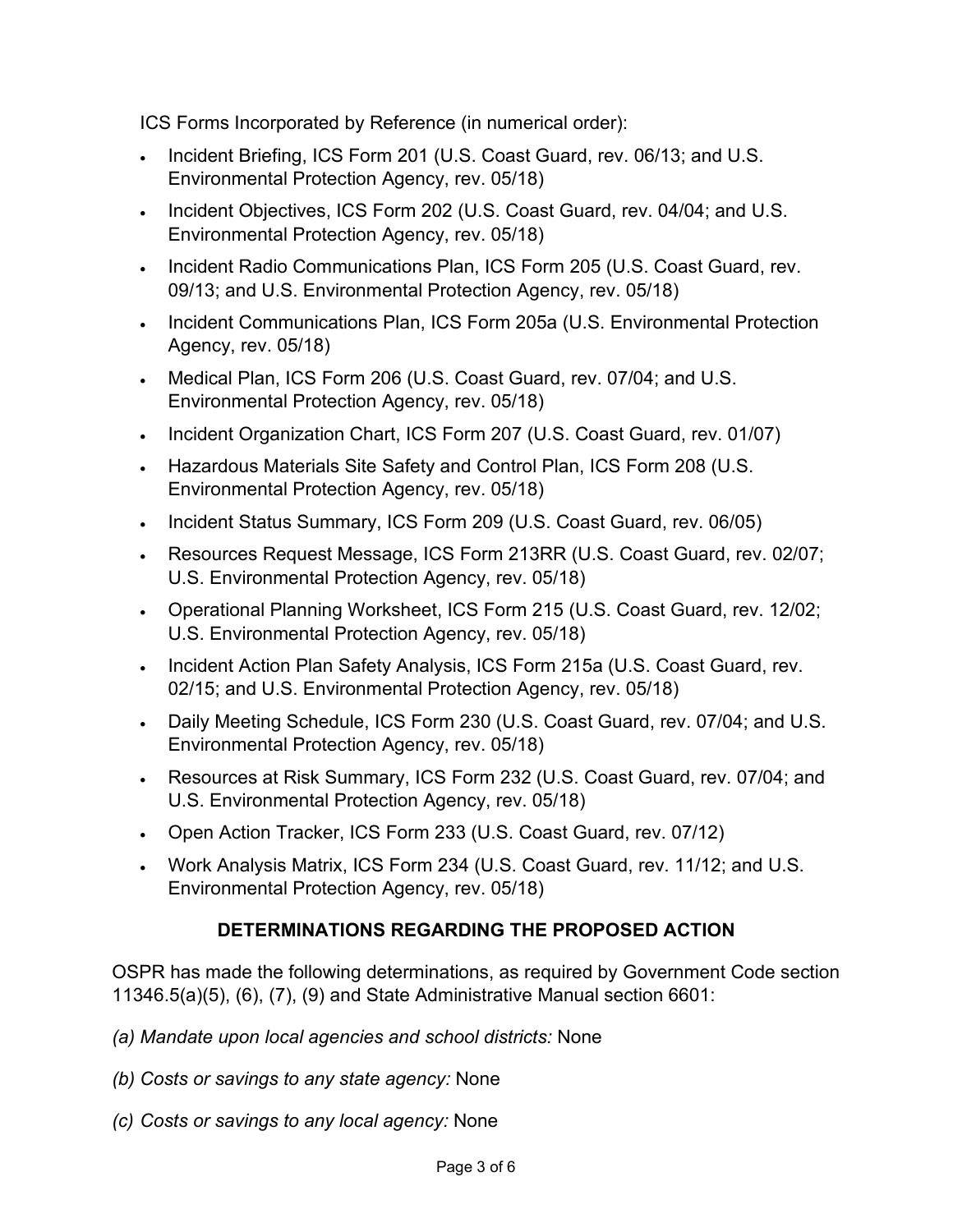- *(d) Costs or savings to any local agency or school districts which must be reimbursed in accordance with part 7, division 4 (commencing with section 17500) of the Government Code:* None
- *(e) Other non-discretionary costs or savings imposed upon local agencies:* None
- *(f) Costs or savings in federal funding to the state:* None
- *(g) Significant statewide adverse economic impact directly affecting business, including the ability of California businesses to compete with businesses in other states:* These proposed regulations will not have a significant statewide adverse economic impact. They serve to harmonize existing marine plan holder and inland plan holder drill and exercise requirements into a single set of regulations, remove inconsistencies, clarify and reorganize requirements, reduce the number of required forms, and streamline the report process.
- *(h) Cost a representative private person or business would necessarily incur in reasonable compliance:* The proposed regulations will not result in costs to any representative private person. The proposed regulations will require facility contingency plan holders to conduct quarterly notifications within each OSPR region the plan holder operates in, which a single facility in each region will be able to fulfill. OSPR estimates only half a dozen facility plan holders will experience an increase in the number of quarterly notifications they are required to conduct and document resulting in insignificant costs.
- *(i) Significant effect on housing costs:* None

## **RESULTS OF THE ECONOMIC IMPACT ASSESSMENT**

Pursuant to Government Code sections 11346.2 and 11346.3, and State Administrative Manual section 6601, with regard to the proposed regulations, OSPR determines the following

• *Whether this is a "major regulation", having an economic impact on businesses and individuals exceeding \$50,000,000 in any 12-month period between the date the regulation is estimated to be filed with the Secretary of the State through 12 months after the regulation is fully implemented.*

These are not considered "major regulations" because the economic impact assessment concludes that the impacts, summing both costs and benefits, will be considerably less than \$50 million dollars annually.

• *Effects of the regulation on the creation or elimination of jobs within the State of California.*

None.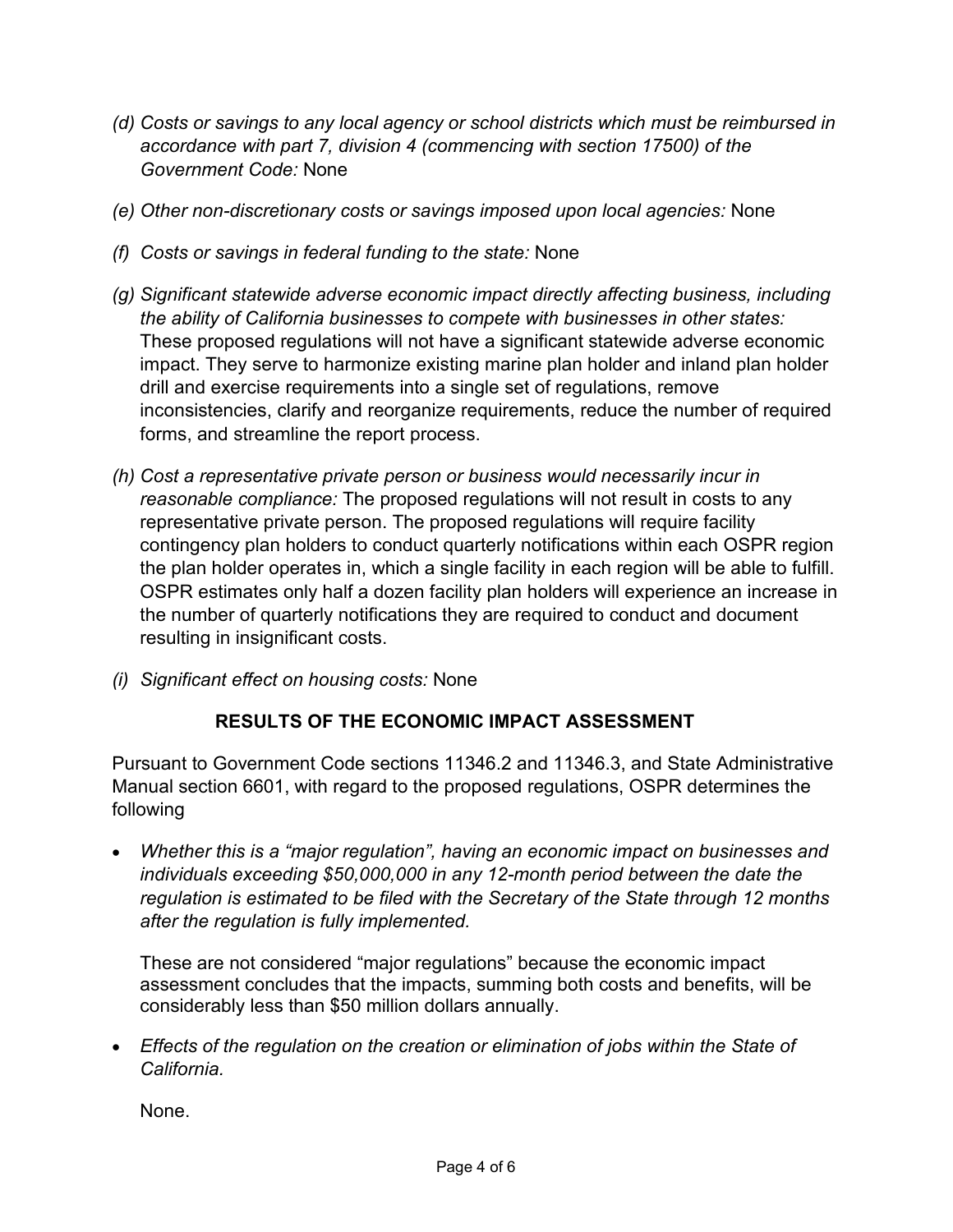• *Effects of the regulation on the creation of new businesses or the elimination of existing businesses within the State of California.*

None.

• *Effects of the regulation on the expansion of businesses currently doing business within the State of California.*

None.

• *Benefits of the regulation to the health and welfare of California residents, worker safety, and the State's environment.*

None.

• *Business Reporting Requirement*

OSPR finds that it is necessary for the health, safety, or welfare of the people of this state that proposed regulation section 820.1, which requires a report, apply to businesses. The report requirements have been updated, streamlined, and require less time to populate and submit.

• *Effect on small business*

This rulemaking action will have limited effect on small business. Based on the definition of small business in subsection 11346.3(b)(4)(A) of the Government Code, OSPR has identified less than 5% of the estimated total number of businesses impacted by these regulations are considered small businesses.

# **CONSIDERATION OF ALTERNATIVES**

In accordance with Government Code section 11346.5, subdivision (a)(13), OSPR must determine that no reasonable alternative it considered, or that has otherwise been identified and brought to the attention of OSPR, would be more effective in carrying out the purpose for which the action is proposed, or would be as effective and less burdensome to affected private persons than the proposed action, or would be more cost-effective to affected private persons and equally effective in implementing the statutory policy or other provision of law.

OSPR could identify no alternatives that would have the same desired regulatory effect or would meet the same goals for harmonizing, streamlining, and clarifying existing drill and exercise requirements.

OSPR invites interested persons to present reasonable alternatives to the proposed regulations during the written comment period